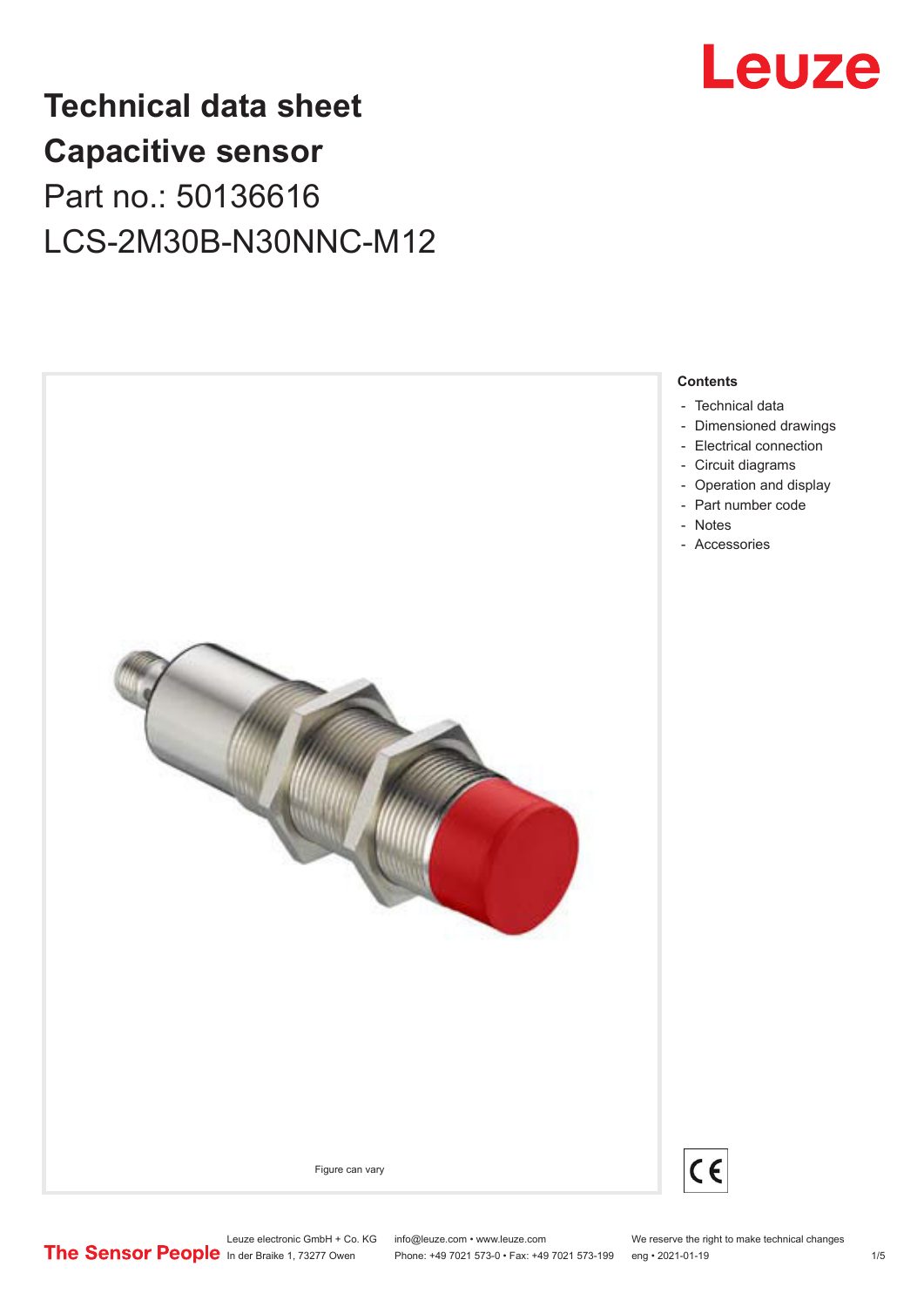## <span id="page-1-0"></span>**Technical data**

# Leuze

| Basic data                   |                                                |                              |  |  |
|------------------------------|------------------------------------------------|------------------------------|--|--|
|                              | <b>Series</b>                                  | $LCS-2$                      |  |  |
|                              | Switching distance S <sub>n</sub>              | 2  30 mm                     |  |  |
| Assured switching distance   |                                                | 24.3 mm                      |  |  |
|                              |                                                |                              |  |  |
|                              | <b>Electrical data</b>                         |                              |  |  |
| <b>Protective circuit</b>    |                                                | Polarity reversal protection |  |  |
|                              |                                                | Short circuit protected      |  |  |
|                              |                                                |                              |  |  |
|                              | Performance data                               |                              |  |  |
|                              | Supply voltage U <sub>B</sub>                  | 10  30 V, DC                 |  |  |
|                              | <b>Residual ripple</b>                         | 010%                         |  |  |
|                              | <b>Open-circuit current</b>                    | 10 mA                        |  |  |
|                              | Temperature drift, max. (in % of S,)           | 10 %                         |  |  |
|                              | Repeatability, max. (in % of S.)               | 5 %                          |  |  |
|                              | <b>Rated operating current</b>                 | 200 mA                       |  |  |
|                              | Outputs                                        |                              |  |  |
|                              | Number of digital switching outputs 1 Piece(s) |                              |  |  |
|                              |                                                |                              |  |  |
|                              | <b>Switching outputs</b>                       |                              |  |  |
|                              | <b>Type</b>                                    | Digital switching output     |  |  |
|                              | Voltage type                                   | DC                           |  |  |
|                              |                                                |                              |  |  |
|                              | <b>Switching output 1</b>                      |                              |  |  |
|                              | <b>Assignment</b>                              | Connection 1, pin 2          |  |  |
|                              | <b>Switching element</b>                       | Transistor, NPN              |  |  |
| <b>Switching principle</b>   |                                                | NC (normally closed)         |  |  |
|                              | <b>Timing</b>                                  |                              |  |  |
|                              |                                                |                              |  |  |
|                              | <b>Switching frequency</b>                     | 100 Hz                       |  |  |
|                              | <b>Connection</b>                              |                              |  |  |
|                              |                                                |                              |  |  |
|                              | <b>Number of connections</b>                   | 1 Piece(s)                   |  |  |
|                              | <b>Connection 1</b>                            |                              |  |  |
|                              | <b>Function</b>                                | Signal OUT                   |  |  |
|                              |                                                | Voltage supply               |  |  |
|                              | <b>Type of connection</b>                      | Connector                    |  |  |
|                              | <b>Thread size</b>                             | M12                          |  |  |
|                              | Type                                           | Male                         |  |  |
|                              | <b>Material</b>                                | Metal                        |  |  |
|                              | No. of pins                                    | 4-pin                        |  |  |
|                              | Encoding                                       | A-coded                      |  |  |
| <b>Mechanical data</b>       |                                                |                              |  |  |
|                              | Design                                         | Cylindrical                  |  |  |
|                              | <b>Thread size</b>                             | M30 x 1.5 mm                 |  |  |
| Dimension (Ø x L)            |                                                | 30 mm x 98 mm                |  |  |
|                              | <b>Type of installation</b>                    | Non-embedded                 |  |  |
|                              | <b>Housing material</b>                        | Metal                        |  |  |
| <b>Sensing face material</b> |                                                | Plastic, Polybutylene (PBT)  |  |  |
| <b>Cover material</b>        |                                                | Plastic, Polybutylene (PBT)  |  |  |
|                              |                                                |                              |  |  |
|                              |                                                |                              |  |  |

### **Operation and display**

| Type of display                     | <b>ED</b>               |
|-------------------------------------|-------------------------|
| <b>Number of LEDs</b>               | 1 Piece(s)              |
| <b>Operational controls</b>         | Multiturn potentiometer |
| Function of the operational control | Sensitivity adjustment  |
| Switching distance, adjustable      | Yes                     |

| Plastic, Polybutylene (PBT) |
|-----------------------------|
| I FD                        |
| 1 Piece(s)                  |
| Multiturn potentiometer     |
| Sensitivity adjustment      |

| <b>Environmental data</b>      |               |
|--------------------------------|---------------|
| Ambient temperature, operation | $-2570 °C$    |
| <b>Certifications</b>          |               |
| Degree of protection           | IP 67         |
| <b>Protection class</b>        | III           |
| <b>Standards applied</b>       | IEC 60947-5-2 |
| <b>Correction factors</b>      |               |
| Acetone                        | 0.75          |
| <b>Acrylic resin</b>           | 0.10.25       |
| <b>Alcohol</b>                 | 0.85          |
| Ammonia                        | 0.70.85       |
| <b>Aniline</b>                 | 0.4           |
| <b>Gasoline</b>                | 0.1           |
| Celluloid                      | 0.15          |
| Liquid chlorine                | 0.1           |
| <b>Ebonite</b>                 | 0.15          |
| <b>Epoxy resin</b>             | 0.150.35      |
| Crude oil                      | 0.05          |
| <b>Ethanol</b>                 | 0.85          |
| Ethylene glycol                | 0.93          |
| Freon R22 and 502 (liquid)     | 0.35          |
| Grain                          | 0.150.3       |
| Glass                          | 0.20.55       |
| Glycerin                       | 0.98          |
| <b>Rubber</b>                  | 0.150.9       |
| Wood, wet                      | 0.60.85       |
| Wood, dry                      | 0.10.4        |
| <b>Carbon dioxide</b>          | 0             |
| Air                            | 0             |
| <b>Marble</b>                  | 0.5           |
| <b>Flour</b>                   | 0.05          |
| <b>Melamine resin</b>          | 0.250.55      |
| Milk powder                    | 0.2           |
| <b>Nylon</b>                   | 0.20.3        |
| Oil-containing paper           | 0.25          |
| Paper                          | 0.1           |
| Polyamide                      | 0.3           |
| Polyester resin                | 0.150.5       |
| Pressboard                     | 0.10.3        |
| <b>PTFE</b>                    | 0.1           |
| <b>Quartz glass</b>            | 0.2           |
| Salt                           | 0.35          |
| Sand                           | 0.150.3       |
| Water                          | 1             |
| <b>Cement dust</b>             | 0.25          |
| Sugar                          | 0.15          |
| <b>Classification</b>          |               |
| <b>Customs tariff number</b>   | 85365019      |
| eCl@ss 5.1.4                   | 27270102      |
| eCl@ss 8.0                     | 27270102      |
| eCl@ss 9.0                     | 27270102      |
| eCl@ss 10.0                    | 27270102      |
| eCl@ss 11.0                    | 27270102      |
| <b>ETIM 5.0</b>                | EC002715      |

Leuze electronic GmbH + Co. KG info@leuze.com • www.leuze.com We reserve the right to make technical changes<br>
The Sensor People in der Braike 1, 73277 Owen Phone: +49 7021 573-0 • Fax: +49 7021 573-199 eng • 2021-01-19 Phone: +49 7021 573-0 • Fax: +49 7021 573-199 eng • 2021-01-19

**ETIM 6.0** EC002715 **ETIM 7.0** EC002715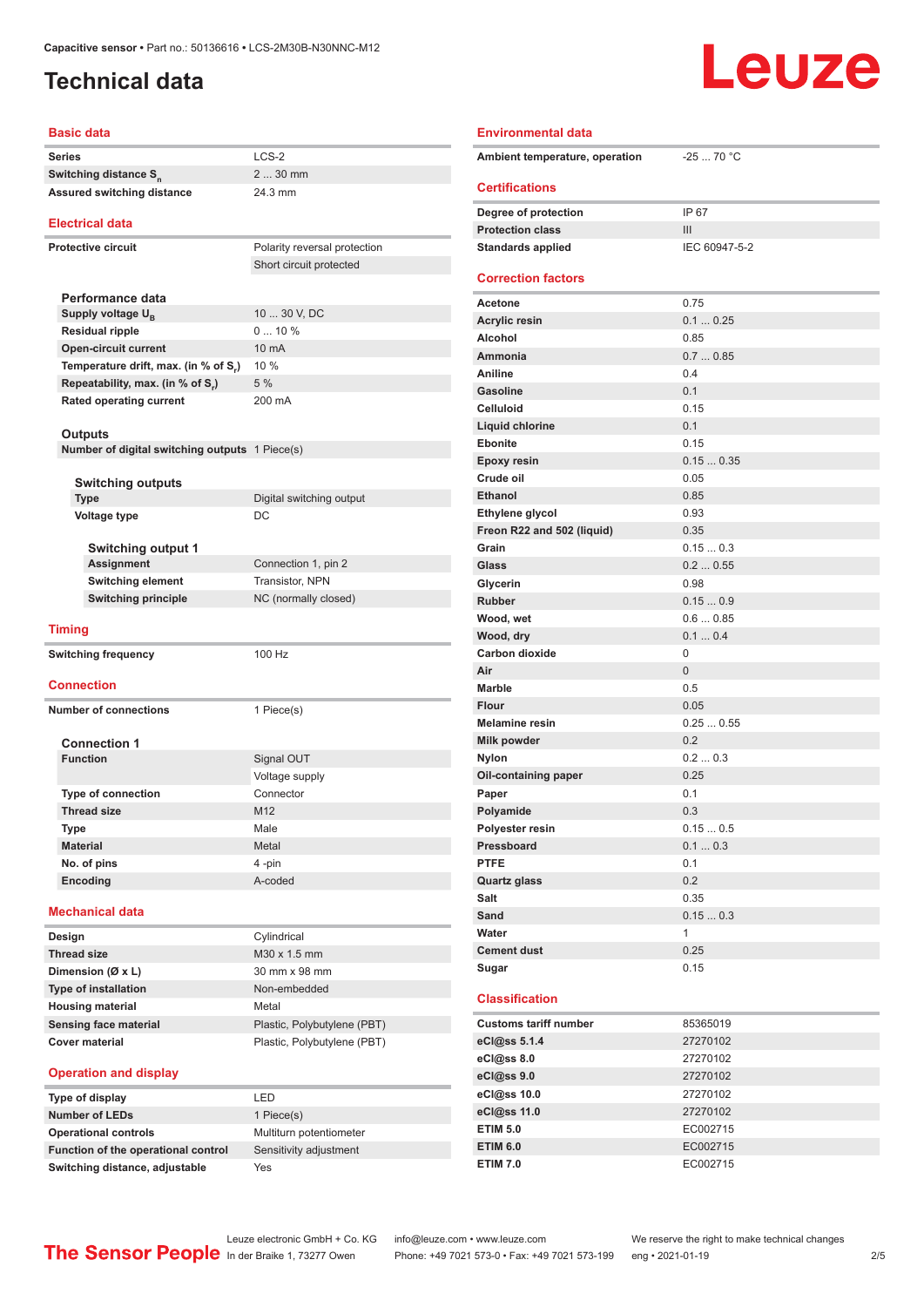### <span id="page-2-0"></span>**Dimensioned drawings**

All dimensions in millimeters





## **Electrical connection**

### **Connection 1**

| <b>Function</b>    | Signal OUT     |
|--------------------|----------------|
|                    | Voltage supply |
| Type of connection | Connector      |
| <b>Thread size</b> | M12            |
| <b>Type</b>        | Male           |
| <b>Material</b>    | Metal          |
| No. of pins        | 4-pin          |
| Encoding           | A-coded        |

### **Pin Pin assignment Conductor Conductor Color**

|                | +1030 V DC | Brown        |     |
|----------------|------------|--------------|-----|
| $\overline{2}$ | n.c.       | $\sim$       | ₽   |
| 3              | <b>GND</b> | <b>Blue</b>  | . ت |
| 4              | OUT        | <b>Black</b> |     |



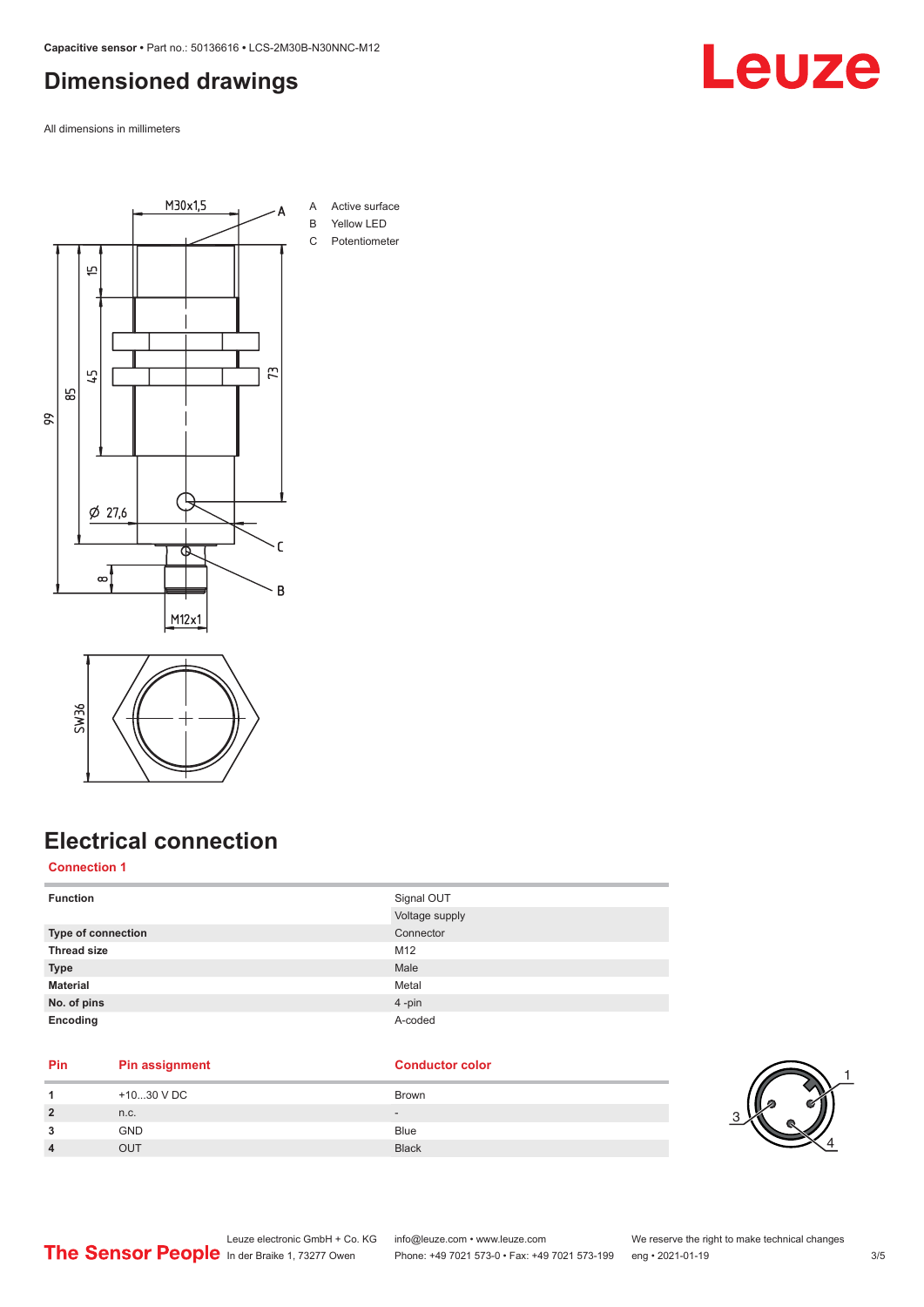### <span id="page-3-0"></span>**Circuit diagrams**





# **Operation and display**

**LED Display Meaning**

**1** Yellow, continuous light Switching output/switching state

### **Part number code**

Part designation: **LCS-ABBBC-DDDEFF-GHHHIJJJ KK**

| <b>LCS</b>   | <b>Operating principle</b><br>LCS: capacitive sensor                                                                                                                                                                                                                                                                                                                                                                                                                                                                                                                                                                                                                                                                                                                                                                       |
|--------------|----------------------------------------------------------------------------------------------------------------------------------------------------------------------------------------------------------------------------------------------------------------------------------------------------------------------------------------------------------------------------------------------------------------------------------------------------------------------------------------------------------------------------------------------------------------------------------------------------------------------------------------------------------------------------------------------------------------------------------------------------------------------------------------------------------------------------|
| A            | <b>Series</b><br>1: series 1 "Extended"<br>2: series 2 "Advanced"                                                                                                                                                                                                                                                                                                                                                                                                                                                                                                                                                                                                                                                                                                                                                          |
| <b>BBB</b>   | Design<br>M12: series with M12 x 1 external thread<br>M18: series with M18 x 1 external thread<br>M30: series with M30 x 1.5 external thread<br>Q40: series in cubic design, length 40 mm<br>Q54: series in cubic design, length 54 mm                                                                                                                                                                                                                                                                                                                                                                                                                                                                                                                                                                                     |
| $\mathbf{C}$ | <b>Housing material</b><br>B: brass<br>M: metal<br>P: plastic/PBT<br>T: PTFE                                                                                                                                                                                                                                                                                                                                                                                                                                                                                                                                                                                                                                                                                                                                               |
| <b>DDD</b>   | Measurement range / type of installation<br>F03: typ. range limit 3.0 mm / embedded installation<br>F04: typ. range limit 4.0 mm / embedded installation<br>F05: typ. range limit 5.0 mm / embedded installation<br>F06: typ. range limit 6.0 mm / embedded installation<br>F08: typ. range limit 8.0 mm / embedded installation<br>F10: typ. range limit 10.0 mm / embedded installation<br>F15: typ. range limit 15.0 mm / embedded installation<br>F20: typ. range limit 20.0 mm / embedded installation<br>N06: typ. range limit 6.0 mm / non-embedded installation<br>N08: typ. range limit 8.0 mm / non-embedded installation<br>N15: typ. range limit 15.0 mm / non-embedded installation<br>N25: typ. range limit 25.0 mm / non-embedded installation<br>N30: typ. range limit 30.0 mm / non-embedded installation |
| E            | <b>Output function</b><br>B: NC and NO contact<br>N: NPN<br>P: PNP                                                                                                                                                                                                                                                                                                                                                                                                                                                                                                                                                                                                                                                                                                                                                         |
| FF           | Switching<br>NC: normally closed contact<br>NO: normally open contact<br>NP: programmable                                                                                                                                                                                                                                                                                                                                                                                                                                                                                                                                                                                                                                                                                                                                  |
| G            | <b>Connection cable</b><br>$K:$ cable<br>n/a: no cable                                                                                                                                                                                                                                                                                                                                                                                                                                                                                                                                                                                                                                                                                                                                                                     |
| HHH          | Cable length<br>020: length 2,000 mm<br>003: length 300 mm<br>n/a: no cable                                                                                                                                                                                                                                                                                                                                                                                                                                                                                                                                                                                                                                                                                                                                                |